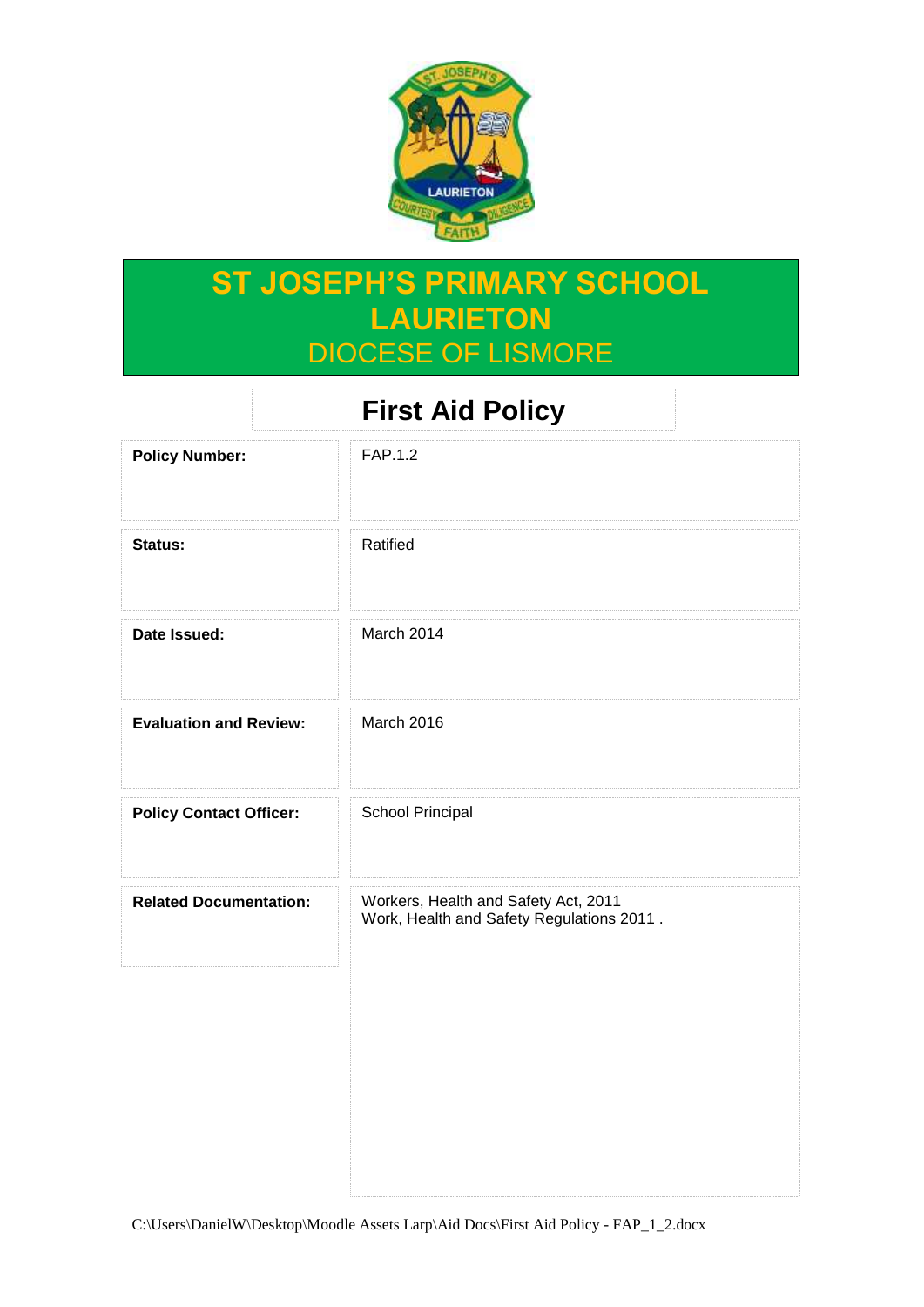#### **Rationale:**

The Principal and staff accept that they have an obligation to deliver First Aid interventions in a timely manner to anyone injured in their care. The procedures for this is in accordance with the Workers, Health and Safety Act, 2011 and the Work, Health and Safety Regulations 2011 .

#### **Scope:**

As part of St Joseph's Primary duty of care, we are obligated to provide assistance to injured and sick students and other staff members. If a student/staff member is sick or injured, another staff member(s) must do everything possible to assist that person.

#### **Procedures:**

#### **First Aid Attendants**

- The majority of staff members will hold a current First Aid Certificate.
- The majority of staff members will hold current CPR qualifications.

#### **Response Procedures**

- Alert closest First Aider.
- Follow procedures as per training.

#### **First Aid Kits**

- The main First Aid Kit is located in the cupboard in the Sick Bay room.
- There is 1 portable First Aid Kit and 3 First Aid bum bags located in the cupboard in the Sick Bay room.
- Each First Aid Kit will contain a list of emergency phone numbers including:
	- Emergency 000
	- Mobile Satellite
	- Poisons Information 131126
	- Port Macquarie Base Hospital 65 812000
	- Waniora Parkway Medical Centre 65 82 3000
	- Port Macquarie Ambulance 131 233

#### **Access**

- The First Aid Kit will be accessible to all staff
- All First Aid Kits will have masking tape across the zipper to indicate that the Kit has been checked and is fully stocked.
- The Epipen pen will be carried by the Teachers on playground duty, in a bum bag. All staff will be trained in the use of Epipens.

The Epipen bum bags are kept in the classroom of the corresponding student.

Photos of anaphylactic students, and information, are displayed in the student's classroom, in the office area, in the sick bay room, in the canteen, in the staff room and on the student's bum bag. The Epipen bum bag must accompany the corresponding student at all times, eg excursions, sport, Liturgies, outside the school grounds visits and excursions.

#### **Checking**

The person responsible for checking the First Aid kits stock and cleanliness will be a nominated staff member.

#### **First Aid Room**

#### **Location**

### \*\*\*\*\*\*\*\*\*\*\*\*\*\*\*\*\*\*\*\*

The First Aid room is located in the Administration block next to the Front desk. The First Aid room will be signed/marked with a sign that reads 'SICK BAY/FIRST AID ROOM' \*\*\*\*\*\*\*\*\*\*\*\*\*\*

#### **Checking**

The person responsible for checking the First Aid rooms stock and cleanliness will be the School Secretaries.

C:\Users\DanielW\Desktop\Moodle Assets Larp\Aid Docs\First Aid Policy - FAP\_1\_2.docx